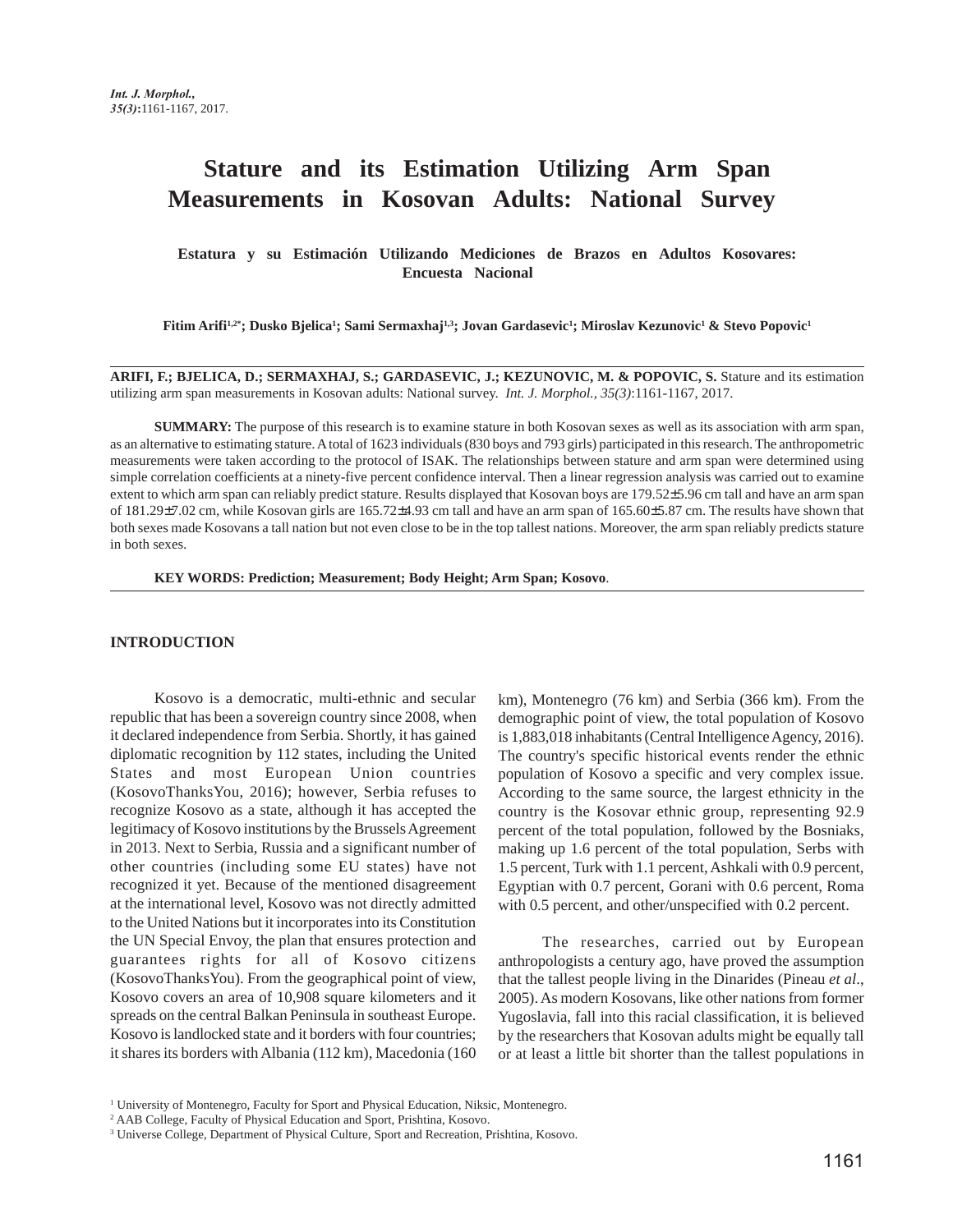the Europe (Popovic, 2016), harmonious with the Bosnian and Herzegovinians (boys: 183.9 cm; girls: 171.8 cm), Dutch (boys: 183.8 cm; girls: 170.7 cm), Montenegrins (boys: 183.21 cm; girls: 168.37 cm) and Serbians (boys: 182.0 cm; girls: 166.8 cm). Compared to the Western European countries, Kosovo keeps poor records, and the expected data about the average stature among Kosovan populations are so beneficial as well as its relationship with arm span measurements, mostly by virtue of measurement of stature`s importance in many settings (Popovic *et al*., 2015).

Scientific literature provided us with the findings that the measurement of stature is a vitally important variable when assessing nutritional status (cited in Datta Banik, 2011), as well as, according to Golshan *et al*. (2003, 2007), Mohanty *et al*. (2001) and Ter Goon *et al*. (2011), when assessing the growth of children, evaluating the basic energy requirements, adjusting the measures of physical capacity and predicting the drug dosage and setting standards of physiological variables (e.g. muscle strength, metabolic rate, lung volumes and glomerular filtration). However, the exact stature, according to Quanjer *et al*. (2014), cannot always be identified and resolved in the usual way (e.g. paralysis, fractures, amputation, scoliosis and pain). Because of these factors, an estimate of stature has to be acquired from other reliable anthropometric indicators such as hand and foot lengths (Sanli *et al*., 2005; Agnihotri *et al*., 2007; Agnihotri *et al*., 2008; Kanchan *et al*., 2008; Rastogi *et al*., 2008; Uhrová *et al*., 2015), knee height (Hickson & Frost, 2003; Fatmah, 2010; Karadag *et al*., 2012; Fogal *et al*., 2014), length of the forearm (Ilayperuma *et al*., 2010), length of the sternum (Menezes *et al*., 2009; Menezes *et al*., 2011), vertebral column length (Nagesh & Pradeep Kumar, 2006), sitting height (Fatmah), length of scapula (Campobasso *et al*., 1998), arm span (Jarzem & Gledhill, 1993; Aggarwal *et al*., 2000; Mohanty *et al*.; Hickson & Frost; Fatmah; Datta Banik; Ter Goon *et al*.; Bjelica *et al*., 2012; Popovic *et al*., 2015; Vujovic *et al*., 2015) as well as cranial sutures (Rao *et al*., 2009), skull (Bidmos & Asala, 2005; Bidmos, 2006), facial measurements (Sahni *et al*., 2010) etc. Therefore, all these anthropometric indicators, which are used as an alternative to estimate stature, are very important in predicting loss in stature connected with aging. Also, to diagnose individuals with disproportionate growth abnormalities and skeletal dysplasia or stature loss during surgical procedures on the spine (Mohanty *et al*.), as well as to anticipate stature in many older people as it is very difficult to measure it precisely, and sometimes impossible because of mobility problems and kyphosis (Hickson & Frost).

As stated above, the researchers of this study believed it would be reasonable to find the benefit of using various body indicators in estimating stature in the Kosovan

population. Additionally, couple of researches have reported the benefit of using various body parameters in predicting stature, and arm span happened to be the most reliable one (Jarzem & Gledhill; Mohanty *et al*.; Hickson & Frost; Ter Goon *et al*.). However, the relationship of arm span and stature was found to vary in different ethnic and racial groups (Steele & Chenier, 1990; Reeves *et al*., 1996; Brown *et al*., 2002; Bjelica *et al*.; Popovic *et al*., 2013; Popovic *et al*., 2015, 2016), while the research conducted by Quanjer *et al*. has reported that the arm span to stature ratio changes nonlinearly with age and differs between boys and girls. Even though many studies are available on Western populations, only narrow data is available on Kosovan subjects. Considering rather sparse recent scientific literature, the purpose of this research was to examine the stature in both Kosovan sexes and its association with arm span.

## **MATERIAL AND METHOD**

The nature of this research gave extension to 1623 last year high-school students (830 boys and 793 girls) from Kosovo to be subjects. Two reasons qualified the selected individuals, the first is related to the fact that the growth of an individual ceases by this age, while the second is related to the fact that there is no age-related loss in stature at this age. The average age of the male subject was 18.26±0.45 years old (range 18-20 years), while the average age of the female subject was 18.24±0.43 years old (range 18-20 years). It is important to underline that the researchers have excluded from the data analysis the individuals with physical deformities as well as those without informed consent. The exclusion criterion was also being non-Kosovan.

Although photogrammetric anthropometry is an accurate way nowadays, this is not valid for arm span measurement (Penders *et al*., 2015) and the anthropometric measurements, including stature and arm span, were taken according to the protocol of the International Society for the Advancement of Kinanthropometry (Marfell-Jones *et al*., 2006). The trained measurers have measured selected anthropometric indicators (same measurer for each indicator), while the quality of their performance was evaluated against the prescribed "ISAK Manual". Lastly, the age of the each subject was reached directly from the birth date.

The analysis was performed using the Statistical Package for Social Sciences (SPSS) version 20.0. Means and standard deviations (SD) were obtained for both anthropometric variables. A comparison of means of stature and arm spans within each sex group and between sexes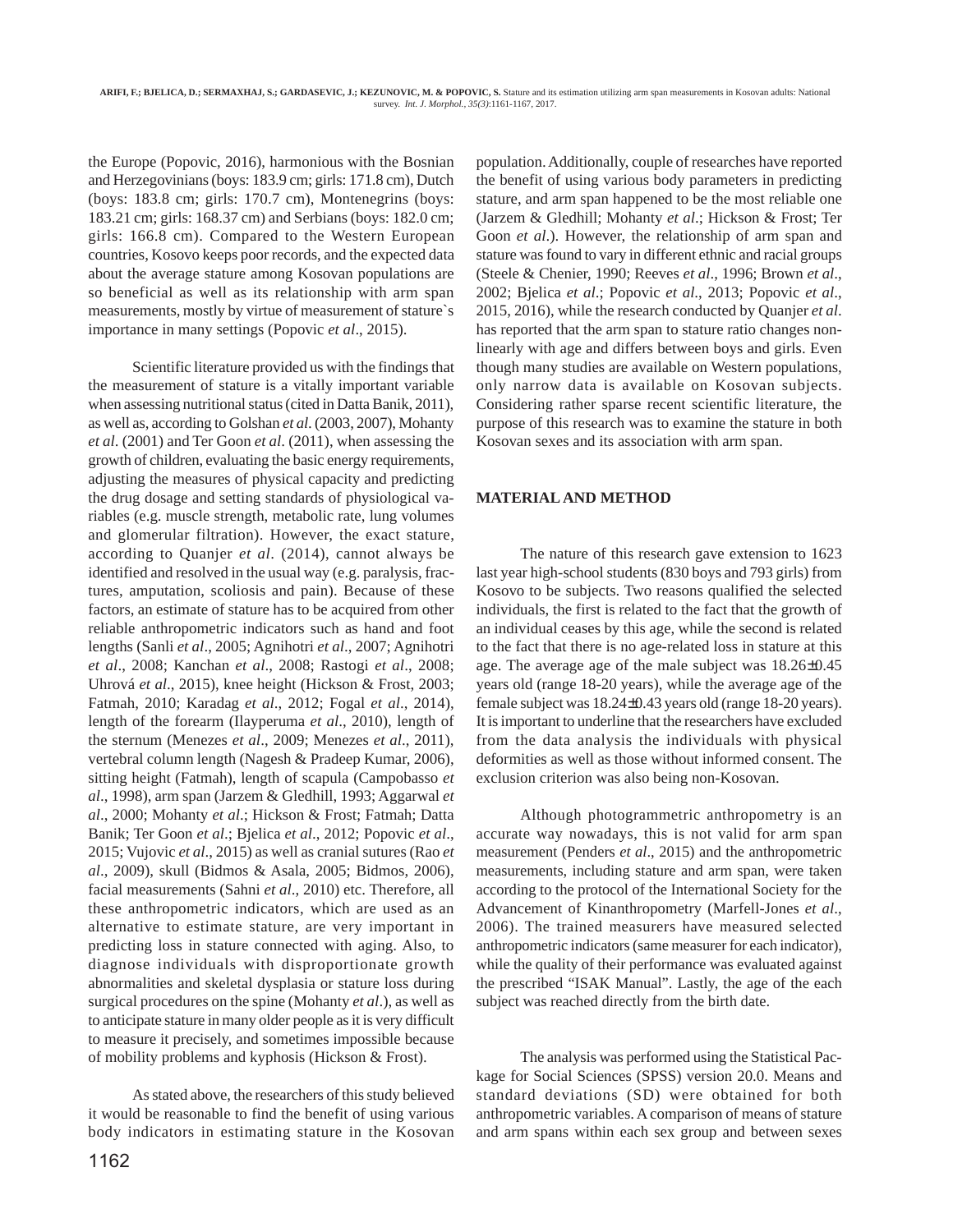**ARIFI, F.; BJELICA, D.; SERMAXHAJ, S.; GARDASEVIC, J.; KEZUNOVIC, M. & POPOVIC, S.** Stature and its estimation utilizing arm span measurements in Kosovan adults: National survey. *Int. J. Morphol., 35(3)*:1161-1167, 2017.

was performed using a t-test. The relationships between stature and arm span were determined using simple correlation coefficients at ninety-five percent confidence interval. Then a linear regression analysis was carried out to examine the extent to which the arm span can reliably predict stature. Statistical significance was set at  $p<0.05$ .

#### **RESULTS**

A summary of the anthropometric measurements in both sexes is shown in Table I. The mean of the arm span for boys was  $181.20\pm7.02$  cm which was  $1.68\pm1.06$  cm more than the stature and statistically significant  $(t=5.724,$ p<0.000), and for girls it was 165.60±5.87 cm which was 0.12±0.94 cm less than the stature and statistically insignificant ( $t=0.445$ ,  $p<0.656$ ). The sex difference between stature and arm span measurements was statistically significant (stature:  $t=50.685$ ;  $p<0.00$ , and arm span: t=48.471; p<.000).

Table I. Anthropometric seasurements of the study subjects.

| Subjects | Body Height Range   | Arm span Range      |  |
|----------|---------------------|---------------------|--|
|          | $(Mean \pm SD)$     | $(Mean \pm SD)$     |  |
| Male     | 161.4-198.8         | 158.4-203.8         |  |
|          | $(179.52 \pm 5.96)$ | $(181.20 \pm 7.02)$ |  |
| Female   | 153.3-185.0         | 148.9-195.0         |  |
|          | $(165.72\pm4.93)$   | $(165.60\pm5.87)$   |  |

In Table II, the simple correlation coefficients and their ninety-five percent confidence interval analysis between the anthropometric measurements are displayed. The associations between stature and arm span were significant (p<0.000) and high in this sample, regardless of sex (boys: 0.794; girls: 0.766).

Table II. Correlation between body height and arm Sspan of the study subjects.

| Subjects | Correlation<br>Coefficient | 95%<br>confidence<br>interval | Significance<br>p-value |
|----------|----------------------------|-------------------------------|-------------------------|
| Male     | 0.794                      | $0.638 - 0.709$               | < 0.000                 |
| Female   | 0.766                      | $0.606 - 0.681$               | < 0.000                 |



Fig. 1. Scatter diagram and relationship between arm span measurements and body height among both sexes.

The results of the linear regression analysis are shown in Table III. The first of all models were extracted by including age as a covariate. However, it was found that age was insignificant and therefore the age was dropped and estimations were derived as a univariate analysis. The high values of the regression coefficient (boys: 0.794; girls: 0.766) signify that arm span notably predicts stature in both Kosovan sexes (boys:  $t=17.674$ ,  $p<0.000$ ; girls:  $t=18.552$ , p<0.000), which confirms the R-square (%) for the boys  $(63.0)$  as well as for the girls  $(58.6)$ .

The associations between arms span measurements and stature among the above models is sketched as a scatter diagram (Fig. 1).

# **DISCUSSION**

This research enriches very important update of average stature among both Kosovan sexes. The results proved that Kosovan boys with an average height of 179.52 cm are almost as tall as the tallest subjects in European nations (Table IV), given 183.9 cm of the Bosnian and Herzegovinians (Popovic *et al*., 2015), 183.21 cm of the Montenegrins measured in 2011 (Bjelica *et al*.), 182.4 cm of the Dutch measured in the lifestyle, preventive screening in 2010-2013 (Statistics Netherland, 2015), and 182.0 cm of the Serbians measured in 2012 (Popovic *et al*., 2013), but

Table III. Results of linear regression analysis where the arm span predicts body height.

| Subjects | Regression Coefficient | Standard Error | R-square $(\% )$ | t-value | p-value |
|----------|------------------------|----------------|------------------|---------|---------|
| Male     | 0.794                  | 3.626          | 63.0             | 37.577  | 0.000   |
| Female   | 0.766                  | 3.175          | 58.6             | 33.469  | 0.000   |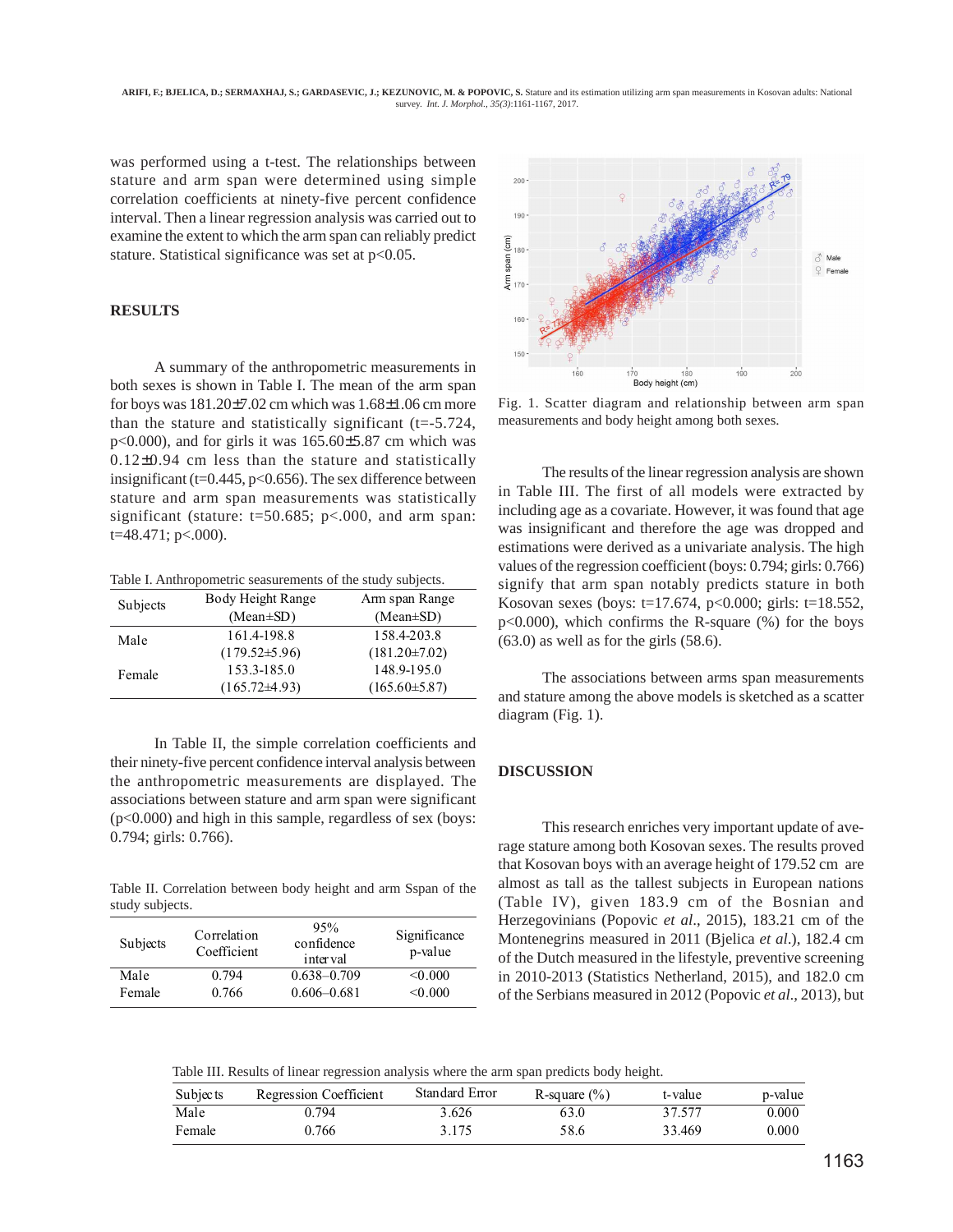**ARIFI, F.; BJELICA, D.; SERMAXHAJ, S.; GARDASEVIC, J.; KEZUNOVIC, M. & POPOVIC, S.** Stature and its estimation utilizing arm span measurements in Kosovan adults: National survey. *Int. J. Morphol., 35(3)*:1161-1167, 2017.

| #  | Country                | Average Body Height | Source                      |
|----|------------------------|---------------------|-----------------------------|
| 1  | Bosnia and Herzegovina | 183.9               | Popovic et al., 2015        |
| 2  | Montenegro             | 183.2               | Bjelica et al., 2012        |
| 3  | Netherland             | 182.4               | Statistics Netherland, 2015 |
| 4  | Serbia                 | 182.0               | Popovic et al., 2013        |
| 5  | Lithuania              | 181.3               | Tutkuviene, 2005            |
| 6  | Estonia                | 180.9               | Kaarma et al., 2008         |
| 7  | <b>Iceland</b>         | 180.6               | Dagbiartsson et al., 2000   |
| 8  | Croatia                | 180.5               | Juresa et al., 2012         |
| 9  | Sweden                 | 180.4               | Werner & Bodin, 2006        |
| 10 | Slovenia               | 180.3               | Starc & Strel, 2011         |

Table IV. World`s Top 10 Nations with the tallest men.



Fig. 2. Density of body height among both sexes.

| Table V. World's Top 10 Nations with the tallest women. |  |  |
|---------------------------------------------------------|--|--|
|---------------------------------------------------------|--|--|

| #              | Country                | Average Body Height | Source                      |
|----------------|------------------------|---------------------|-----------------------------|
| 1              | Bosnia and Herzegovina | 171.8               | Popovic et al., 2015        |
| $\overline{c}$ | Netherland             | 168.8               | Statistics Netherland, 2015 |
| 3              | Montenegro             | 168.3               | Bielica et al., 2012        |
| 4              | Germany                | 167.7               | Hesse et al., 1997          |
| 5              | Lithuania              | 167.5               | Tutkuviene, 2005            |
| 6              | Slovenia               | 167.4               | Starc & Strel, 2011         |
| 7              | <b>Iceland</b>         | 167.2               | Dagbjartsson et al., 2000   |
| 8              | Check Republic         | 167.2               | Vignerová et al., 2006      |
| 9              | Latvia                 | 167.1               | Gerhards, 2005              |
| 10             | Sweden                 | 167.0               | Werner & Bodin, 2006        |

not close enough. The average stature of Kosovan boys is still shorter than 181.3 centimeters of the Lithuanians (Tutkuviene, 2005), 180.6 cm of the Icelanders (Dagbjartsson *et al*., 2000), 180.5 cm of the Croats (Juresa *et al*., 2012), 180.4 centimeters of the Swedes (Werner & Bodin, 2006), 180.3 cm of the Slovenes (Starc & Strel, 2011), Danes (Statistics Denmark, 2011) and Czechs (Vignerová *et al*., 2006) and several other nations, which indicated Kosovans are a tall nation, but are not close in height, to being in the top 10 nations worldwide.

With regards to the opposite sex, the average stature of Kosovan girls were 165.72 centimeters on average and this result proved that Kosovan girls are tall compared to the rest of the countries but not as tall as 171.8 cm of the Bosnian and Herzegovinians (Popovic *et al*., 2015), 168.8 cm of the Netherlands (Statistics Netherlands, 2016), 168.3 cm of the Montenegrins (Bjelica *et al*.), 167.5 cm of the Lithuanians and several other nations ranked in the top 10 tallest female nations, according to the available sources (Table V).

However, there is a hypothesis that both sexes of Kosovo did not reach their full genetic potential yet, since various environmental factors controlled their development (wars in the former Yugoslavia, continued poor economic situation that is still a fact) in the last couple of decades. Consequently, the researchers are of the opinion that these circumstances had a negative bearing on the secular trend in Kosovo and surrounding countries alike, while it is expected that the secular changes influencing stature will ascend in the following two or three decades, comparing it to developed countries where this trend has already completed such as Dutch (Schönbeck *et al*., 2013).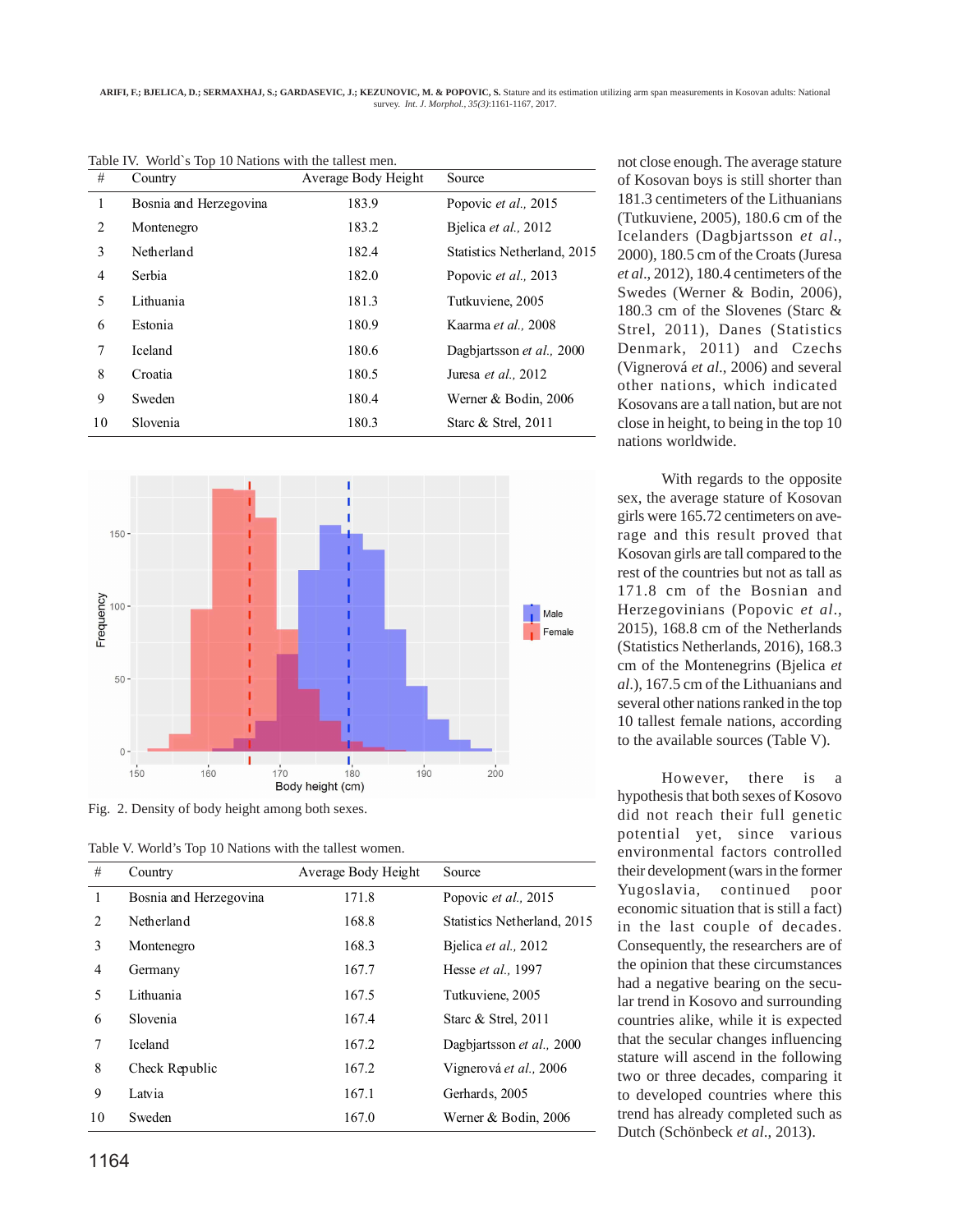It is also interesting to mention that the frequency of very tall individuals appears to be distinctive for the Kosovan boys, since 5.1 percent measured 190 centimeters or more in stature. If a specified percent in Kosovo were to be compared to 20.2 percent in the Bosnian and Herzegovinians (Popovic *et al*., 2015), twenty percent in the Netherlands (Pineau *et al*.), fourteen percent in Serbia (Popovic *et al*., 2013) and thirteen percent in Montenegro (Bjelica *et al*.), it would imply that the frequency of very tall individuals in Kosovan boys does not appear likely in the Dinaric Alps in general and the Netherlands, this number is much closer to the non-Dinaric Alps nations such as 2.7 in Macedonia (Popovic *et al*., 2016) or 1.5 percent in France (Pineau *et al*.). With regards to the frequency of very tall female individuals, it does not appear to be characteristic of the Kosovan girls, since less than one percent (0.8 %) measured 180 cm or more in stature (Fig. 2).

The assessment of stature using various anthropometric measures is very typical from the past centuries and it has been attempted to be studied by many researchers. However, it is important to underline that the arm span has been determined as the most reliable body indicator for predicting the stature of an individual (Mohanty *et al*.; Ter Goon *et al*.). In parallel, it is important to emphasize that the individual and ethnic variations referring to stature, and its association with arm span were already examined in Europeans (Reeves *et al*.) and Africans (de Lucia *et al*., 2002), while Mohanty *et al*., have quoted that the estimating equation varies from ethnic group to ethnic group as well as race to race. In Steele & Chenier's research, the arm span was nearly 8.3 centimeters more than the stature for Blacks (105.36 % stature), whereas for Whites this difference was only 3.3 centimeters (102.04 % stature). Mohanty *et al*. have observed in their research that the arm span was nearly 2.5 centimeters more than the stature in South Indian girls (101.4 % body height), which is similar to that observed in the Whites. In Ter Goon *et al*.'s research, arm span was 5.8 centimeters more than stature for Nigerian boys (103.3 % stature observed in whites,), whereas for Nigerian girls this difference was only 4 centimeters (102.5 % stature), which is similar to that although they are black. The most recent research carried out by Bjelica *et al*. noted that the arm span was 2.5 centimeters more than stature for Montenegrin boys (101.4 % stature), whereas for Montenegrin girls this difference was only 0.24 centimeters but in favor of stature (99.9 % stature). Then Popovic at al. (2013), noted that arm span was 2.8 centimeters more than stature for Serbian boys (101.5 % stature), whereas for Serbians girls this difference was only 0.15 cm but also in favor of stature (98.7 % stature). Popovic *et al*. (2015), also noted that arm span was 0.73 centimeters more than stature for Bosnian and Herzegovinian boys (100.3 % body height), whereas for Bosnian and Herzegovinian girls this difference was only 1.97 centimeters but also in favor of stature (98.9 % stature).

Popovic *et al*. (2016), have also confirmed that arm span was 0.68 centimeters more than stature for Macedonian boys (100.4 % body height), whereas for Macedonian girls this difference was only 0.17 centimeters but also in favor of stature (99.9 % stature), while Quanjer *et al*. has highlighted the stature estimated from the predicted arm span to stature ratio may differ by up to ten percent from actual stature. All abovementioned have confirmed again the necessity for developing separate stature models for each population on account of ethnic differences, while some of latest studies found the regional differences among the same ethnic groups (Vujovic *et al*.; Milasinovic *et al*., 2016), which cause the need for additional caution. Therefore, the main goal of this research was to test the hypothesis if above-mentioned facts are true for the Kosovans, due to the previous scientific evidences (Mohanty *et al*.) that it might vary among various ethnic groups and races. Hence, in the present research it was remarked that the arm span was 1.68 centimeters more than the stature in boys (101.0 % stature), while it was 0.12 centimeters less than the stature in Kosovan girls (99.9 % stature). The arm span to stature ratio in Kosovan boys is quite low contrasting to other Europeans but it is very close to the data that was reached in the measurement of the Montenegrins (Bjelica *et al*.), as well as Serbians (Popovic *et al*., 2013), Bosnian and Herzegovinians (Popovic *et al*., 2015) and Macedonians (Popovic *et al*., 2016), while the arm span to stature ratio in Kosovan girls is an almost equal when compared with Montenegrins, Serbians, Macedonians, Bosnian and Herzegovinians and other Europeans.

The results of the previous research are also very similar to the correlation obtained in the present research (boys: r=0.794; girls: r=0.766). For instance, Hickson & Frost observed that the correlation was r=0.86, while in Mohanty *et al*. research, correlation was r=0.82, and in Zverev's research  $(2003)$  correlation was r=0.87 for boys and r=0.81 for the girls. In the most recent research, Ter Goon *et al*., noted that correlation was r=0.83, Bjelica *et al*., reported that the correlation was  $r=0.861$  for boys and  $r=0.809$  for girls, while in Popovic *et al*., research from 2013 correlation was r=0.814 for boys and r=0.822 for the girls and from 2016 correlation was  $r=0.879$  for boys and  $r=0.839$  for the girls. As the correlation between arm span and stature was high and significant in both Kosovan sexes, the arm span measure therefore seems to be a reliable indirect anthropometric indicator for estimating stature in both sexes of Kosovan population. Even though these relations are similar, the estimation equations, which are obtained in the Kosovans, considerably differ from other populations.

The results of this study confirm the necessity for developing separate stature models for both sexes in Kosovo at large; however, the researchers must underline that further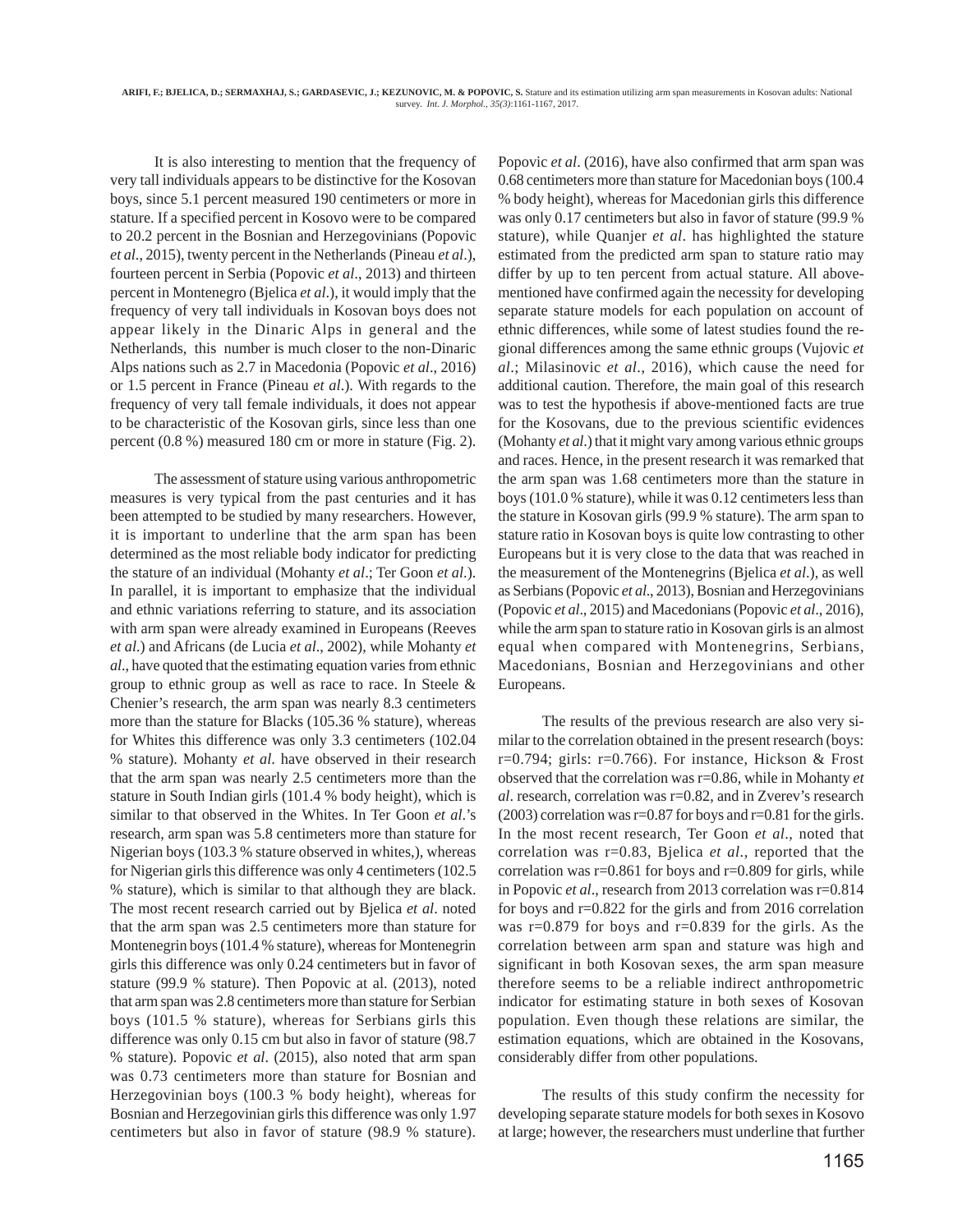studies should consider dividing the population of this country to regional subsamples and analyze it separately, just to be sure there are no geographical differences (such as type of the soil) influencing the average stature in both Kosovan sexes as well as its association with arm span. This concern is based on the fact that entire Kosovo doesn't fall into Dinaric Alps racial classification. Next to this issue, the obvious constraint of this research might be the composition of the measured sample that consisted of high school students. This limitation is based on the fact there are some studies which assumed the growth of an individual doesn't cease by this age (Grasgruber, personal communication, 2016). This assumption might be supported by the fact that university-educated individuals have been founded to be taller than the high school population in Poland and Hungary. On the other hand, thiswasn't the truth in Montenegro and Bosnia and Herzegovina. Hence, some further studies might confirm if this is the truth in Kosovo or not. The obvious limitation of this study is the fact that both sexes of Kosovo did not reach their full genetic potential yet, since various environmental factors controlled their development. Further continuous monitoring is necessary, mostly due to the reason it is expected the secular changes influencing stature will ascend in the following two or three decades. Lastly, the body proportion measurement using photogrammetric anthropometry that is an accurate way nowadays but it is not valid for arm span measurement and it is recommended to keep the old fashion method of measuring this body proportion.

# **ACKNOWLEDGEMENTS**

The researchers are grateful to Damjan Jaksic from the University of Novi Sad for his contribution to design of the picture and figures in this manuscript.

AUTHOR CONTRIBUTIONS. Fitim Arifi collected the data, performed statistical analyses and wrote the manuscript; Dusko Bjelica, Sami Sermaxhaj and Miroslav Kezunovic overviewed previous studies and discussed the results; Jovan Gardasevic did the presentation of the results and discussed the results; Stevo Popovic designed the study, discussed the data and revised the manuscript.

**ARIFI, F.; BJELICA, D.; SERMAXHAJ, S.; GARDASEVIC, J.; KEZUNOVIC, M. & POPOVIC, S.** Estatura y su estimación utilizando mediciones de brazos en adultos kosovares: Encuesta nacional. *Int. J. Morphol., 35(3)*:1161-1167, 2017.

**RESUMEN:** El propósito de esta investigación fue examinar la talla en individuos kosovares de ambos sexos, así como su asociación con la extensión de brazo como una alternativa para la estimación de estatura. En la investigación participaron 1623 personas (830 hombres y 793 mujeres) . Las mediciones antropométricas se tomaron de acuerdo con el protocolo de ISAK. Las relaciones entre la talla y la extensión del brazo se determinó utilizando coeficientes de correlación simple con un 95 % de confianza. Se llevó a cabo un análisis de regresión lineal para examinar hasta qué punto la extensión de brazo puede predecir la estatura. Los resultados mostraron que los varones kosovares tienen 179.52 ± 5.96 cm de altura y tienen una extensión de brazo de  $181.29 \pm 7.02$  cm, mientras que las mujeres kosovares tienen  $165.72 \pm 4.93$  cm de altura y extensión de brazo de  $165.60 \pm 5.87$  cm. Los resultados indicaron que los individuos kosovares de ambos sexos son una población alta, sin embargo las mediciones no se acercaron a poblaciones en las naciones de mayor altura. Además, la extensión de brazo fue predecible en cuanto a la estatura en ambos sexos.

**PALABRAS CLAVE: Predicción; Medición; Peso corporal; Lapso del brazo; Kosovo.**

## **REFERENCES**

- Aggarwal, A. N.; Gupta, D.; Ezekiel, L. M. & Jindal, S. K. Statistical estimation of height from arm span in north Indian subjects. *Indian J. Physiol. Pharmacol., 44(3)*:329-34, 2000.
- Agnihotri, A. K.; Agnihotri, S.; Jeebun, N. & Googoolye, K. Prediction of stature using hand dimensions. *J. Forensic Leg. Med., 15(8)*:479-82, 2008.
- Agnihotri, A. K.; Purwar, B.; Googoolybe, K.; Agnihotri, S. & Jeebun, N. Estimation of stature by foot length. *J. Forensic Leg. Med., 14(5)*:279-83, 2007.
- Bidmos, M. & Asala, S. Calcaneal measurement in estimation of stature of South African blacks. *Am. J. Phys. Anthropol., 126(3)*:335-42, 2005.
- Bidmos, M. Adult stature reconstruction from the calcaneus of South Africans of European descent. *J. Clin. Forensic Med., 13(5)*:247-52, 2006.
- Bjelica, D.; Popovic, S.; Kezunovic, M.; Petkovic, J.; Jurak, G. & Grasgruber, P. Body Height and Its Estimation Utilising Arm Span Measurements in Montenegrin Adults. Anthropol. Noteb., 18(2):69-83, 2012.
- Brown, J. K.; Feng, J. Y. & Knapp, T. R. Is self-reported height or arm span a more accurate alternative measure of height? *Clin. Nurs. Res., 11(4*):417- 32, 2002.
- Campobasso, C. P.; Di Vella, G. & Introna, F. Jr. Using scapular measurements in regression formulae for the estimation of stature. *Boll. Soc. Ital. Biol. Sper., 74(7-8)*:75-82, 1998.
- Central Intelligence Agency. The World Factbook Central Intelligence Agency, 2016. Available from: https://www.cia.gov/library/publications/the-worldfactbook/geos/kv.html
- Dagbjartsson, A.; Thorsson, A. V.; Palsson, G. I. & Arnorsson, V. H. Height and weight of Icelandic children 6-20 years of age. *Laeknabladid, 86(7)*:509- 14, 2000.
- Datta Banik, S. Arm span as a proxy measure for height and estimation of nutritional status: a study among Dhimals of Darjeeling in West Bengal India. *Ann. Hum. Biol., 38(6)*:728-35, 2011.
- de Lucia, E.; Lemma, F.; Tesfaye, F.; Demisse, T. & Ismail. S. The use of armspan measurement to assess the nutritional status of adults in four Ethiopian ethnic groups. *Eur. J. Clin. Nutr., 56(2)*:91-5, 2002.
- Fatmah. Validation of predicted height model based on arm span, knee height and sitting height in Indonesian elderly people. *J. Clin. Med. Res., 2(5)*:67- 73, 2010.
- Fogal, A. S.; Franceschini, S. do C.; Priore, S. E.; Cotta, R. M. & Ribeiro, A. Q. Stature estimation using the knee height measurement amongst Brazilian elderly. *Nutr. Hosp., 31(2)*:829-34, 2014.
- Gerhards, G. Secular variations in the body stature of the inhabitants of Latvia (7th millennium BC – 20th C. AD). *Acta Med. Litu., 12(1)*:33-9, 2005.
- Golshan, M.; Amra, B. & Hoghogi, M. A. Is arm span an accurate measure of